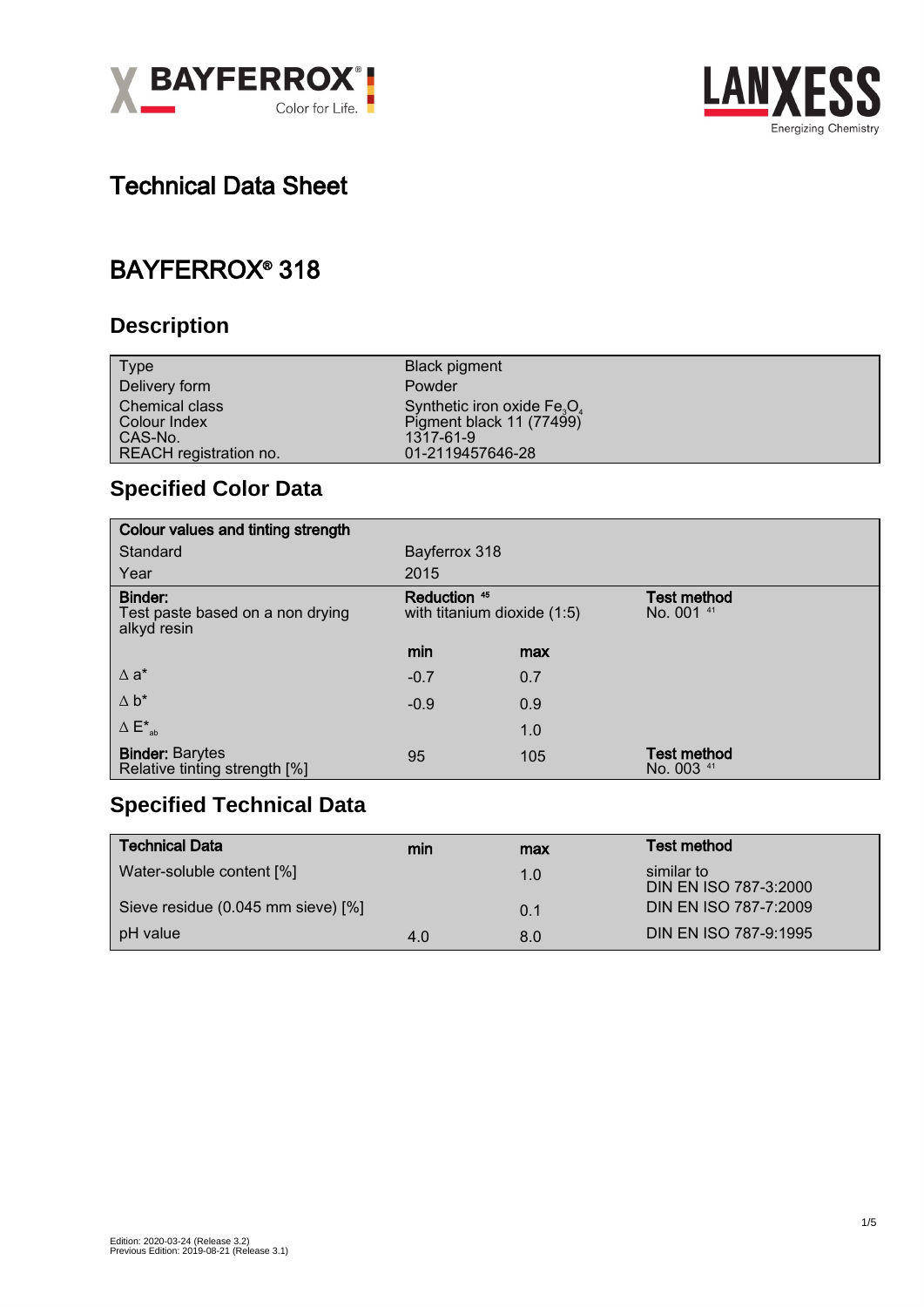

# BAYFERROX® 318



#### **Informative Technical Data (guide values)**

| $Fe3O4$ content $[%]$ <sup>53</sup>                    | $\geq$                |     | 96.5             |     | <b>Test method</b><br>Information about the<br>determination of iron oxide 41 |
|--------------------------------------------------------|-----------------------|-----|------------------|-----|-------------------------------------------------------------------------------|
| Loss on ignition at 1000 °C, 0.5 h $\lceil\% \rceil$ 5 | $\epsilon$            |     | 5.0              |     | DIN 55913-2:1972                                                              |
| Moisture content (after production) [%]                | $\epsilon$            |     | 2.5              |     | DIN EN ISO 787-2:1995                                                         |
| Particle shape<br>Predominant particle size [µm]       | $\tilde{\phantom{a}}$ |     | spherical<br>0.2 |     | Electron micrographs<br>Electron micrographs                                  |
| Oil absorption [g/100 g]                               | $\tilde{\phantom{a}}$ |     | 21               |     | DIN EN ISO 787-5:1995                                                         |
| Tamped density [g/ml]                                  |                       | 0.8 | -                | 1.2 | similar to<br>DIN EN ISO 787-11:1995                                          |
| Density [g/ml]                                         | $\tilde{\phantom{a}}$ |     | 4.6              |     | DIN EN ISO 787-10:1995                                                        |

 $^{\circ}$  In iron oxide black pigments, a chemical transformation (oxidation) is also recorded when determing the loss on ignition.

<sup>41</sup> Obtainable from LANXESS Deutschland GmbH, Business Unit Inorganic Pigments, mailto: ipg.product-information@lanxess.com

<sup>45</sup> Colour values after matching of the tinting strength parameter Y, i.e. Δ L\*=0

53 Minor elements may arise from the raw materials used. However, these are firmly bound to the crystal lattice as ions.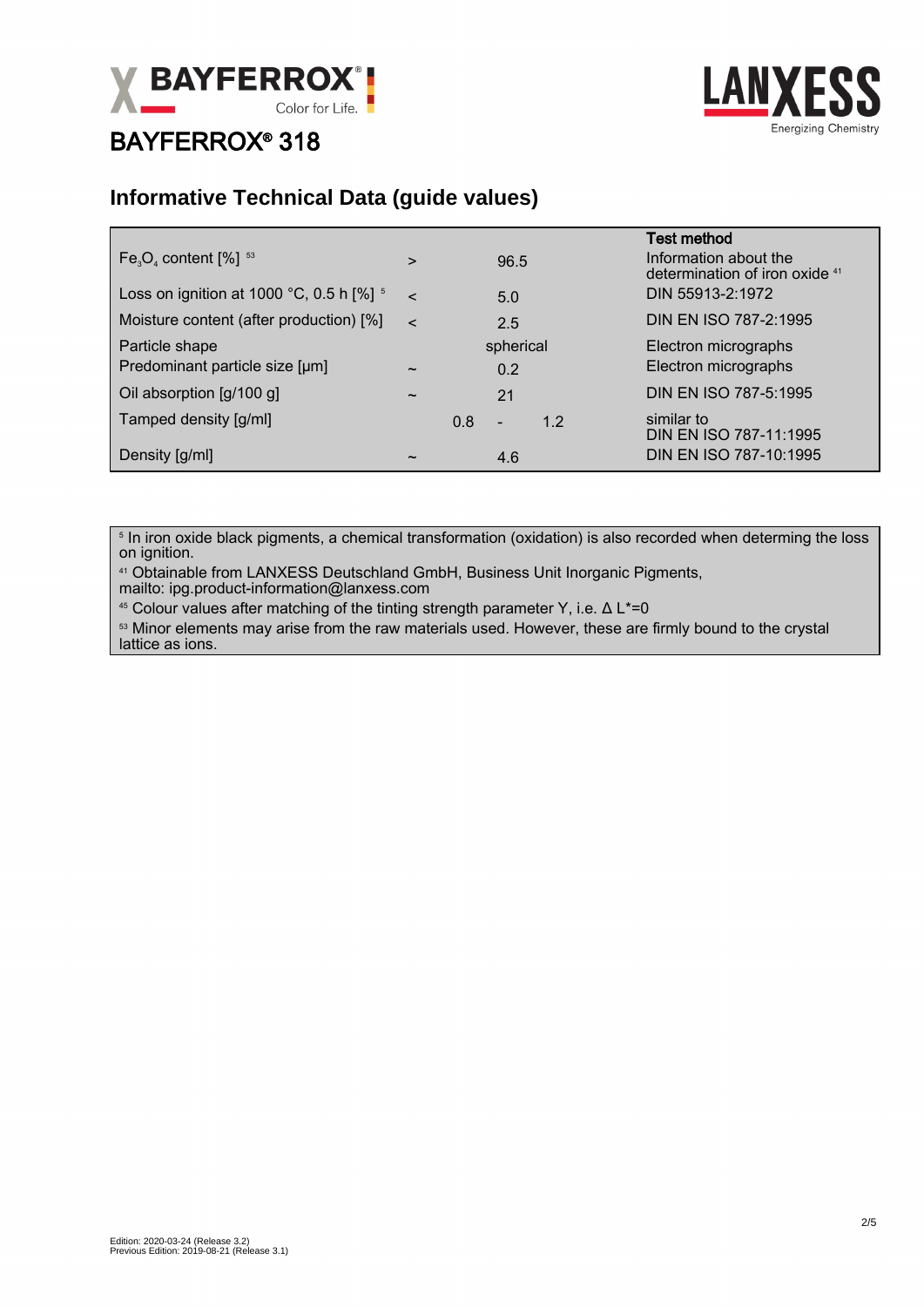

## BAYFERROX® 318



#### **Packaging**

Grades are delivered in different packaging materials. Please ask your local contact about the packaging for the grade in question or send an enquiry mailto: ipg.product-information@lanxess.com

#### **Transport and Storage**

| General storage conditions:                 | Protect against weathering. Store in a dry place and avoid extreme<br>fluctuations in temperature.                                                                                                                                                                                                                                                                                                                                                                                                                                                                                                                                                                                                                                                                                                                                                                                                                                                    |  |
|---------------------------------------------|-------------------------------------------------------------------------------------------------------------------------------------------------------------------------------------------------------------------------------------------------------------------------------------------------------------------------------------------------------------------------------------------------------------------------------------------------------------------------------------------------------------------------------------------------------------------------------------------------------------------------------------------------------------------------------------------------------------------------------------------------------------------------------------------------------------------------------------------------------------------------------------------------------------------------------------------------------|--|
| Maximum storage temperature:                | During storage, temperatures above 80 ° C are to be avoided since<br>irreversible changes in the color of the pigment can occur.                                                                                                                                                                                                                                                                                                                                                                                                                                                                                                                                                                                                                                                                                                                                                                                                                      |  |
| Special conditions for opened<br>packaging: | Close bags after use to prevent the absorption of moisture and<br>contamination.                                                                                                                                                                                                                                                                                                                                                                                                                                                                                                                                                                                                                                                                                                                                                                                                                                                                      |  |
| Shelf life:                                 | This product has an excellent shelf life. We recommend that this<br>product is used within ten years of the date of manufacture and limit<br>our product warranty to this period. During the first ten years after<br>the date of manufacture we are able to ensure compliance with this<br>specification, provided the material has been stored as stated<br>above and the packaging materials remain undamaged. It must be<br>taken into account that the packaging mean can have a shelf life<br>considerably shorter than the one for this product. All<br>recommendations and warnings given on the packaging must<br>strictly be adhered to. Deviations from storage conditions can lead<br>to undesired changes on side of the packaging materials. These<br>succumb to ageing which may also lead to compromising their<br>capability. Concerning their estimated service life we differentiate<br>between the following packaging materials: |  |
|                                             |                                                                                                                                                                                                                                                                                                                                                                                                                                                                                                                                                                                                                                                                                                                                                                                                                                                                                                                                                       |  |
|                                             | With respect to our Bulk Bags we recommend to avoid UV-radiation<br>because the sewing material of the lifting loops is stabilized against<br>degradation by UV-radiation for appr. 1000 h incident sun radiation<br>for the climate of Central Europe. A more intense sun radiation can<br>shorten this period significantly. In cases of doubt the lifting loops<br>must be checked thoroughly.                                                                                                                                                                                                                                                                                                                                                                                                                                                                                                                                                     |  |

#### **Safety**

| Classification         | The product is not classified as dangerous under the relevant EC<br>Directives and corresponding national regulations valid in the<br>individual EU member states. It is not dangerous according to<br>transport regulations. |
|------------------------|-------------------------------------------------------------------------------------------------------------------------------------------------------------------------------------------------------------------------------|
|                        | In countries outside the EU, compliance with the respective national<br>legislation concerning the classification, packaging, labelling and<br>transport of dangerous substances must be ensured.                             |
| Additional Information | The safety data sheet should be observed. This contains<br>information on handling, product safety and ecology.                                                                                                               |
|                        | The safety data sheet is available at www.bayferrox.com.                                                                                                                                                                      |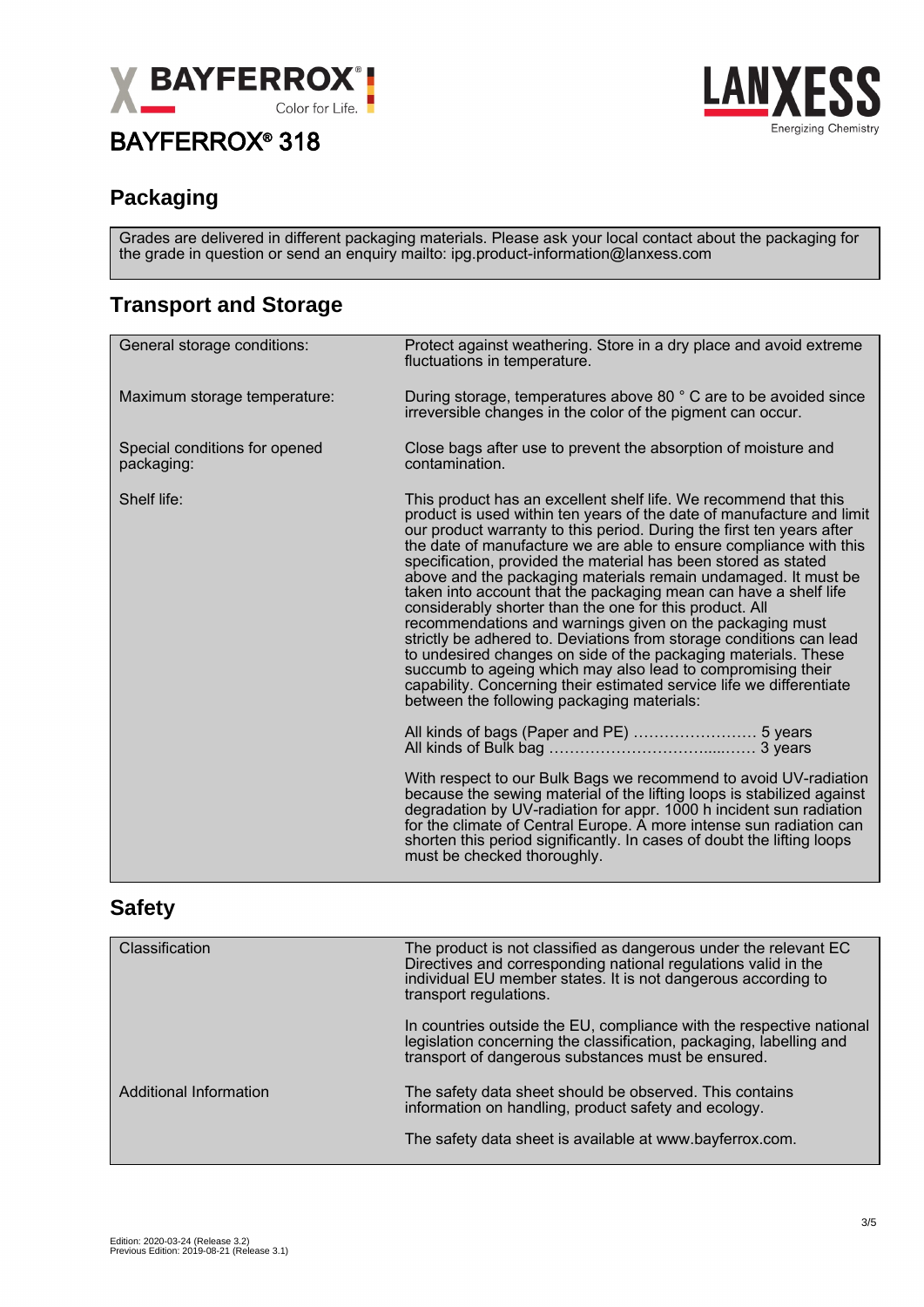

# BAYFERROX® 318



#### **Information concerning food contact regulations**

This product complies with the regulatory requirements listed hereafter or may be used in accordance with those.

#### **Remark:**

We can only refer to regulations dealing directly with pigments or colourants. The compliance with laws and regulations dealing with the finished article lies completely in the responsibility of the manufacturer of those articles.

| <b>Council of Europe</b> | <b>Resolution AP(89)1</b><br>on the use of colourants in plastic materials coming into contact with food                                                                                                                                                                                  |
|--------------------------|-------------------------------------------------------------------------------------------------------------------------------------------------------------------------------------------------------------------------------------------------------------------------------------------|
| France                   | Circulaire n°176<br>consolidée du 2 décembre 1959 modifiée relative aux pigments et colorants des<br>matières plastiques et emballages.                                                                                                                                                   |
| Germany                  | <b>BfR IX</b><br>Empfehlung IX des Bundesinstituts für Risikobewertung vom 1. Juni 2019                                                                                                                                                                                                   |
| Italy                    | Decreto Ministeriale del 21/03/1973<br>Disciplina igienica degli imballaggi, recipienti, utensili, destinati a venire in contatto<br>con le sostanze alimentari o con sostanze d'uso personale.                                                                                           |
| Netherlands              | Warenwetregeling verpakkingen en gebruiksartikelen:<br>Regeling van de Minister van Volksgezondheid, Welzijn van 14 maart 2014,<br>kenmerk 328583-117560-VGP, houdende vaststelling van de Warenwetregeling<br>verpakkingen en gebruiksartikelen die in contact komen met levensmiddelen. |
| Spain                    | <b>Real Decreto 847/2011,</b><br>de 17 de junio, por el que se establece la lista positiva de sustancias permitidas<br>para la fabricación de materiales poliméricos destinados a entrar en contacto con<br>los alimentos.                                                                |
| Switzerland              | 817.023.21<br>Verordnung des EDI über Materialien und Gegenstände, die dazu bestimmt sind,<br>mit Lebensmitteln in Berührung zu kommen (Bedarfsgegenständeverordnung)<br>vom 16. Dezember 2016 (Stand am 1. Dezember 2019)                                                                |
| Australia                | AS 2070-1999<br>Plastic materials for food contact use                                                                                                                                                                                                                                    |
| <b>Brazil</b>            | RDC $No$ 52<br>Dispõe sobre corantes em embalagens e equipamentos plásticos destinados a<br>estar em contato com alimentos.                                                                                                                                                               |
| China                    | Black iron oxides are listed in GB 9685-2016 with FCA number 1161. For detailed<br>information about limitations please refer to the standard itself.                                                                                                                                     |
| Japan                    | <b>JHOSPA</b><br>Self-Restrictive Requirements on Food-Contacting Articles made of Polyolefins and<br>certain Polymers<br>PART 2 POSITIVE LISTS, 2-3 COLORANTS                                                                                                                            |
| <b>MERCOSUR</b>          | <b>GMC/RES. Nº 15/10</b><br>REGLAMENTO TÉCNICO MERCOSUR SOBRE COLORANTES EN ENVASES Y<br>EQUIPAMIENTOS PLÁSTICOS DESTINADOS A ESTAR EN CONTACTO CON<br><b>ALIMENTOS</b>                                                                                                                   |
| <b>USA</b>               | FDA 21 CFR § 178.3297<br>(Colorants for polymers)                                                                                                                                                                                                                                         |